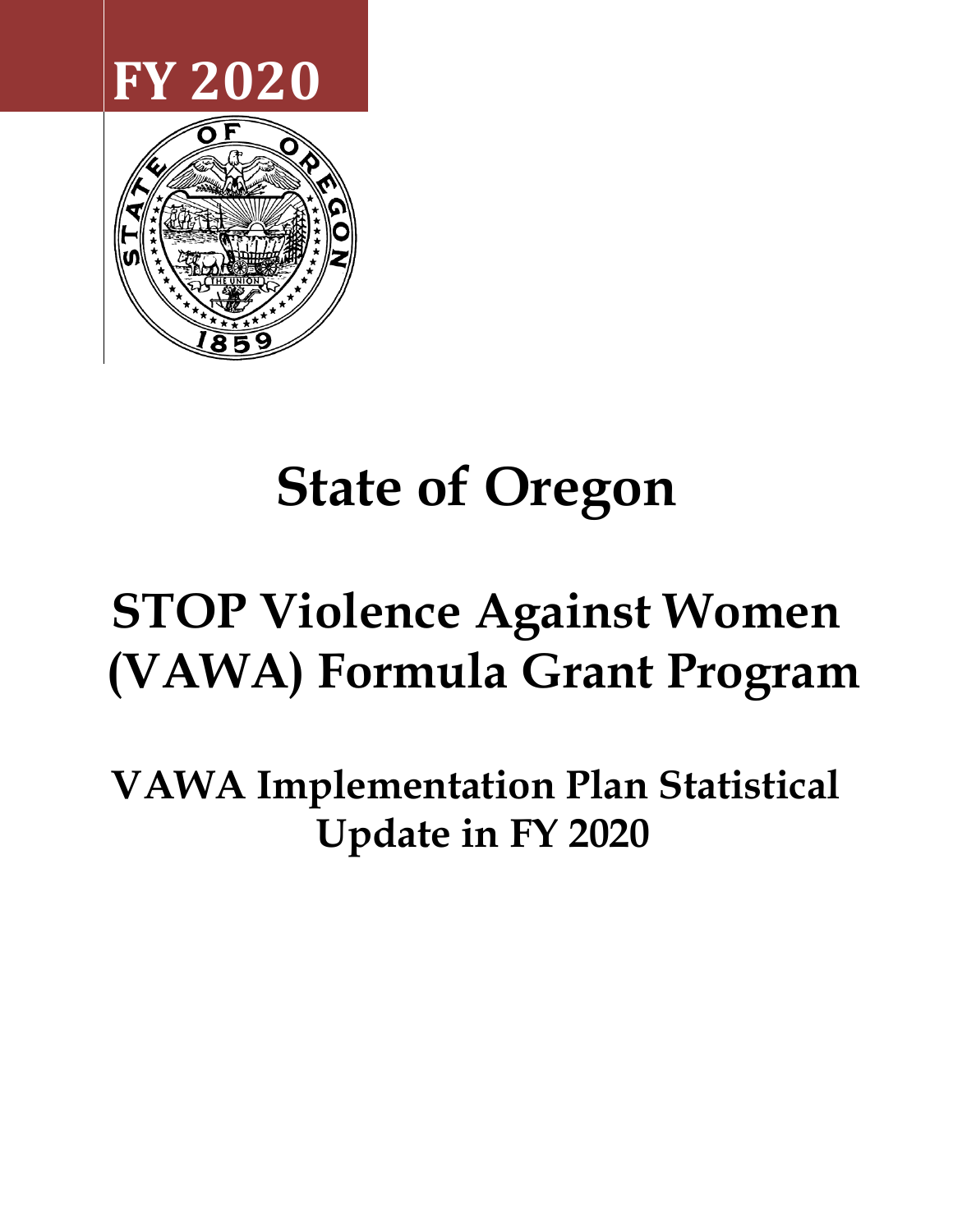# 2018 POPULATION DISTRIBUTION BY COUNTY

| <b>County</b>     | <b>Population</b><br><b>Estimate</b> | <b>Percent of</b><br><b>Oregon</b><br><b>Population</b> |
|-------------------|--------------------------------------|---------------------------------------------------------|
| Oregon            | 4,190,713                            | 100%                                                    |
| Multnomah         | 811,880                              | 19.37%                                                  |
| Washington        | 597,695                              | 14.26%                                                  |
| Clackamas         | 416,075                              | 9.93%                                                   |
| Lane              | 379,611                              | 9.06%                                                   |
| Marion            | 346,868                              | 8.28%                                                   |
| <b>Jackson</b>    | 219,564                              | 5.24%                                                   |
| Deschutes         | 191,996                              | 4.58%                                                   |
| Linn              | 127,335                              | 3.04%                                                   |
| Douglas           | 110,283                              | 2.63%                                                   |
| Yamhill           | 107,002                              | 2.55%                                                   |
| Benton            | 92,101                               | 2.20%                                                   |
| Josephine         | 87,393                               | 2.09%                                                   |
| Polk              | 85,234                               | 2.03%                                                   |
| Umatilla          | 77,516                               | 1.85%                                                   |
| Klamath           | 67,653                               | 1.61%                                                   |
| Coos              | 64,389                               | 1.54%                                                   |
| Columbia          | 52,377                               | 1.25%                                                   |
| Lincoln           | 49,388                               | 1.18%                                                   |
| Clatsop           | 39,764                               | 0.95%                                                   |
| Malheur           | 30,725                               | 0.73%                                                   |
| Tillamook         | 26,787                               | 0.64%                                                   |
| Wasco             | 26,505                               | 0.63%                                                   |
| Union             | 26,461                               | 0.63%                                                   |
| Jefferson         | 24,192                               | 0.58%                                                   |
| Crook             | 23,867                               | 0.57%                                                   |
| <b>Hood River</b> | 23,428                               | 0.56%                                                   |
| Curry             | 22,813                               | 0.54%                                                   |
| <b>Baker</b>      | 16,006                               | 0.38%                                                   |
| Morrow            | 11,372                               | 0.27%                                                   |
| Lake              | 7,879                                | 0.19%                                                   |
| Harney            | 7,329                                | 0.17%                                                   |
| Grant             | 7,176                                | 0.17%                                                   |
| Wallowa           | 7,081                                | 0.17%                                                   |
| Gilliam           | 1,894                                | 0.05%                                                   |
| Sherman           | 1,708                                | 0.04%                                                   |
| Wheeler           | 1,366                                | 0.03%                                                   |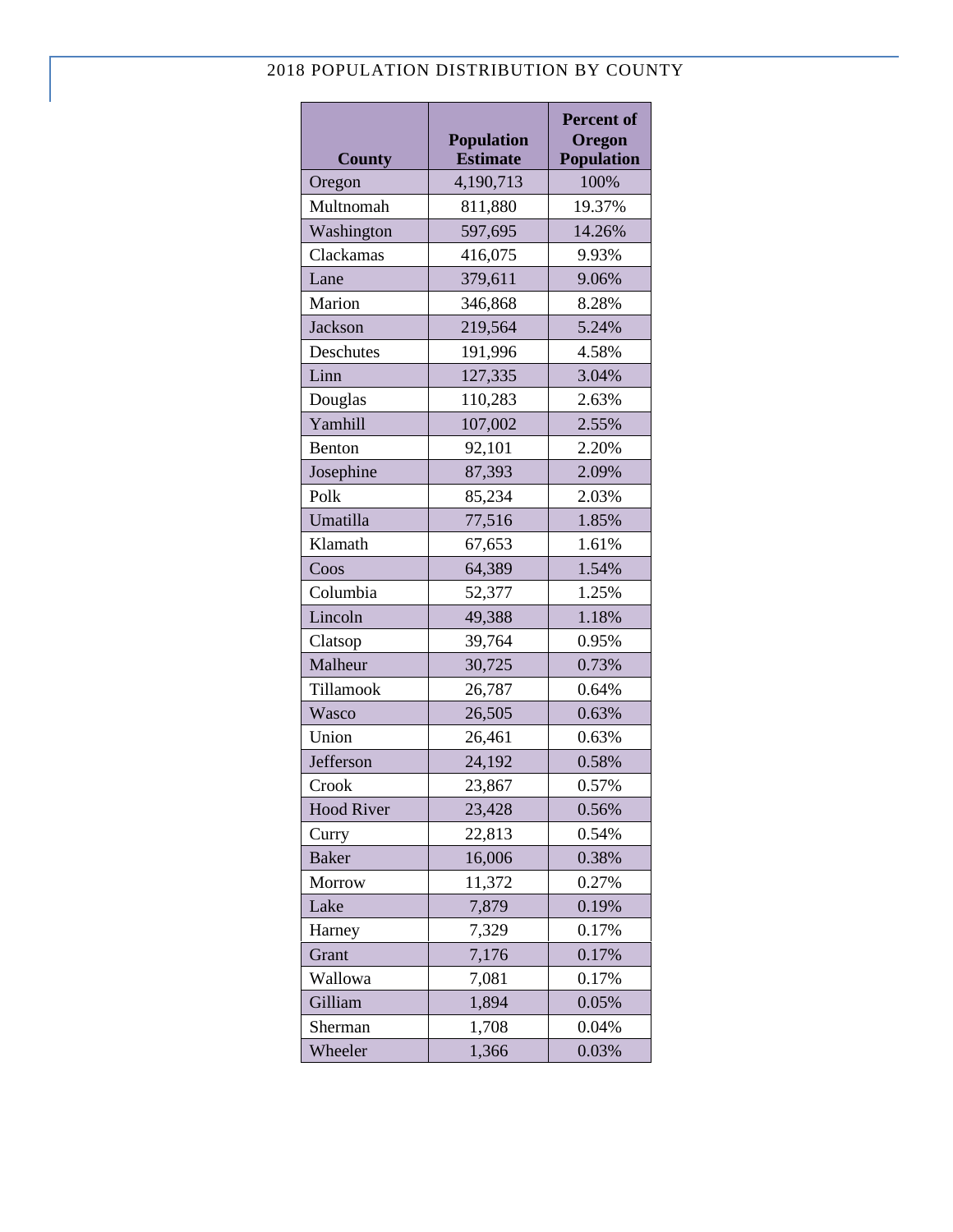## **Race Top Five Largest Populations Population Top Five Largest Percent of Population Percent Latino or Hispanic** Washington 96,240 Morrow 35.88% Multnomah 91,130 Malheur 33.44% Marion 88,282 Hood River 31.47% Clackamas 34,659 Umatilla 26.42% Lane 31,986 Marion 26.31% **Other** Washington 35,562 Hood River 8.33% Marion 27,106 Marion 8.08% Multnomah 24,342 Jefferson 7.62% Lane 11,396 Washington 6.11% Clackamas 9,596 Umatilla 5.87% **American Indian & Alaska Native** Multnomah 19,560 Jefferson 18.85% Marion 17,585 Klamath 6.63% Lane 12,726 Harney 6.45% Washington 11,300 Curry 6.05% Clackamas 7,560 Coos 5.99% **Black or African American**  Multnomah 57,404 Multnomah 7.19% Washington 17,893 Washington 3.08% Lane 2.13% Clackamas 7,083 Marion 2.10% Marion 7,043 Benton 1.76% **Asian**  Multnomah 75,770 Washington 12.75% Washington 74,186 Multnomah 9.49% Clackamas 23,864 Benton 8.55% Lane 16,326 Clackamas 5.88% Marion 10,348 Lane 4.43% **Two or More Races** Multnomah  $43,760$  Marion 6.73% Washington 30,860 Harney 5.94% Marion 22,580 Curry 5.67% Lane 19,674 Multnomah 5.48% Clackamas 15,386 Lane 5.33% **Native Hawaiian & Other Pacific Islander**  Multnomah 8,414 Union 1.51% Washington 6,824 Marion 1.31% Marion 4,394 Washington 1.17% Lane 2,940 Wasco 1.11% Clackamas 2,684 Sherman 1.06%

#### 2018 ETHNICITY POPULATION DISTRIBUTIONS IN OREGON

2018: ACS 5-Year Estimates Data Profile data.census.gov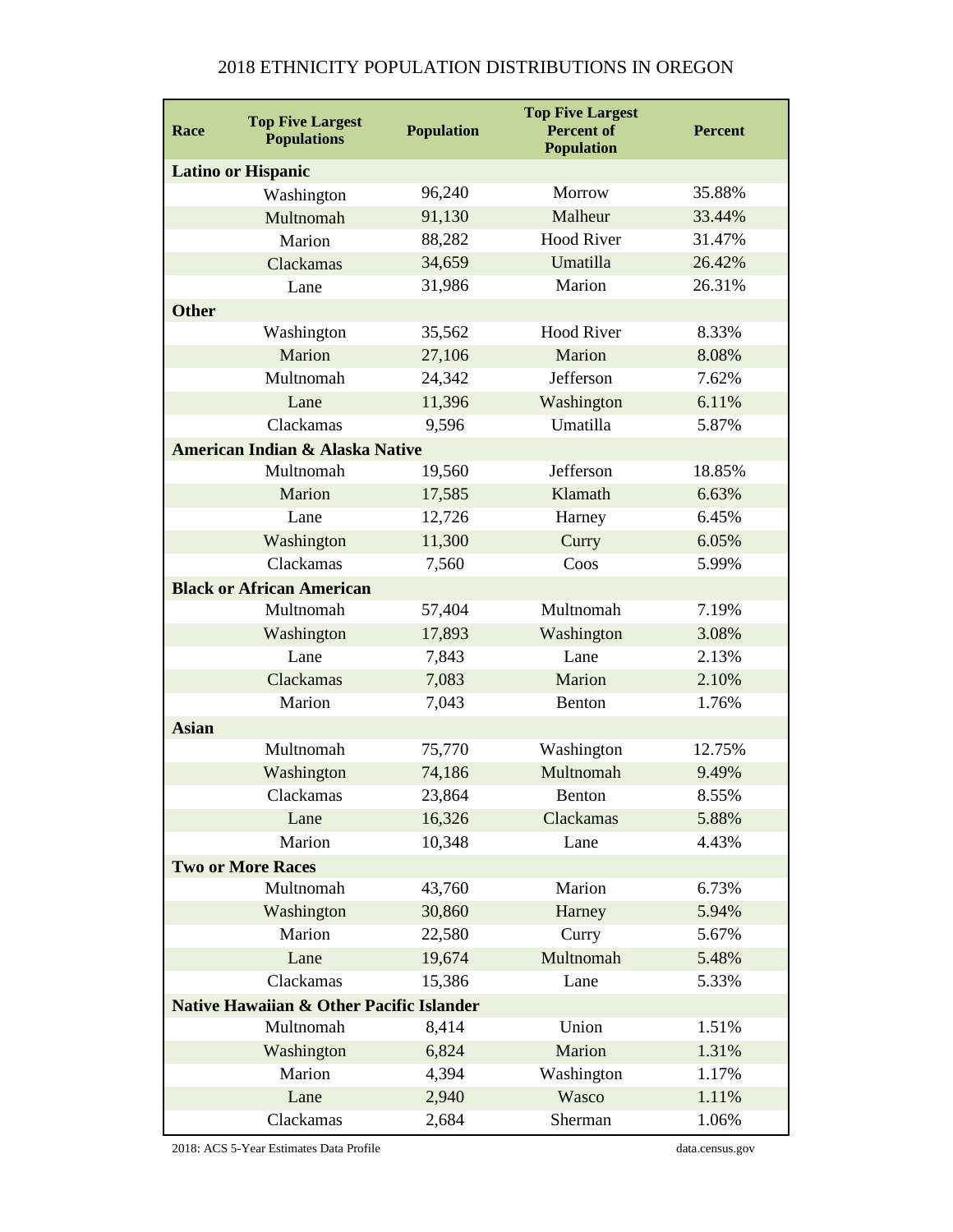| <b>Enrollment in Federally Recognized Tribes</b>               |       |       |       |       |       |       |       |       |  |  |
|----------------------------------------------------------------|-------|-------|-------|-------|-------|-------|-------|-------|--|--|
|                                                                | 2010  | 2011  | 2012  | 2013  | 2014  | 2015  | 2016  | 2017  |  |  |
| <b>Burns Paiute</b>                                            | 349   | 383   | 386   | 395   | 396   | 406   |       | 418   |  |  |
| <b>Confederated Tribes of Grand</b><br>Ronde                   | 5,111 | 5,111 | 5,264 | 5,168 | 5,320 | 5,257 | 5,335 | 5,398 |  |  |
| <b>Confederated Tribes of Siletz</b>                           | 4,543 | 4,665 | 4,896 | 4,920 | 4984  | 5,017 | 5,106 | 5,210 |  |  |
| <b>Confederated Tribes of Umatilla</b>                         | 2,719 | 2,808 | 2,896 | 2,956 | 2,965 | 3,000 | 3,076 | 3,102 |  |  |
| <b>Confederated Tribes of Warm</b><br><b>Springs</b>           | 4,574 | 4,574 | 5,163 | 5,240 | 5,228 | 5,213 | 5,248 | 5,283 |  |  |
| <b>Coquille Indian Tribe</b>                                   | 888   | 924   | 964   | 986   | 1,006 | 1,031 | 1,051 | 1,076 |  |  |
| <b>Cow Creek Band of Umpqua</b><br><b>Indians</b>              | 1,471 | 1,556 | 1,556 | 1,611 | 1,745 | 1,745 | 1,731 | 1,773 |  |  |
| <b>Confederated Tribes of Coos,</b><br>Lower, Umpqua & Siuslaw | 884   | 955   | 1,043 | 1,078 | 1,102 | 1,119 | 1,166 | 1,192 |  |  |
| <b>Klamath Tribes</b>                                          | 3,669 | 3,677 | 3,680 | 4,255 | 4,776 | 4,859 | 4,991 | 5,234 |  |  |

Source: Nine Federally Recognized Tribes and Oregon Legislative Commission on Indian Services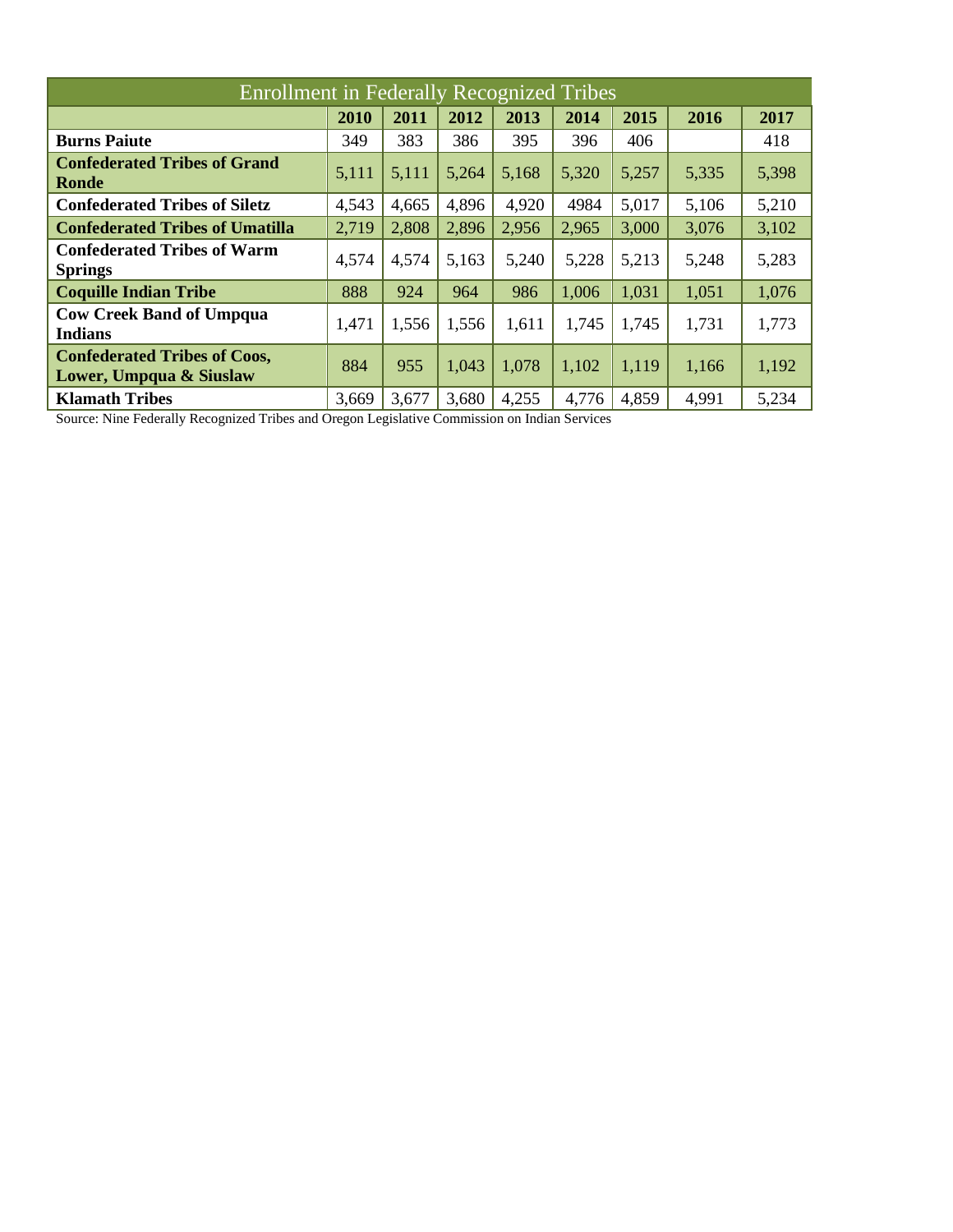# LANGUAGE SPOKEN OTHER THAN ENGLISH

| 2018 Percent of Population Who Speaks a Language Other than<br><b>English at Home</b> |                |            |                |  |  |  |  |  |
|---------------------------------------------------------------------------------------|----------------|------------|----------------|--|--|--|--|--|
|                                                                                       | <b>Percent</b> |            | <b>Percent</b> |  |  |  |  |  |
| Oregon                                                                                | 14.14%         |            |                |  |  |  |  |  |
| <b>Baker</b>                                                                          | 3.77%          | Lake       | 5.06%          |  |  |  |  |  |
| Benton                                                                                | 14.32%         | Lane       | 8.47%          |  |  |  |  |  |
| Clackamas                                                                             | 12.01%         | Lincoln    | 7.09%          |  |  |  |  |  |
| Clatsop                                                                               | 8.57%          | Linn       | 7.73%          |  |  |  |  |  |
| Columbia                                                                              | 3.61%          | Malheur    | 25.57%         |  |  |  |  |  |
| Coos                                                                                  | 5.00%          | Marion     | 25.30%         |  |  |  |  |  |
| Crook                                                                                 | 6.15%          | Morrow     | 33.57%         |  |  |  |  |  |
| Curry                                                                                 | 4.61%          | Multnomah  | 20.18%         |  |  |  |  |  |
| <b>Deschutes</b>                                                                      | 7.13%          | Polk       | 14.03%         |  |  |  |  |  |
| Douglas                                                                               | 4.26%          | Sherman    | 2.53%          |  |  |  |  |  |
| Gilliam                                                                               | 4.72%          | Tillamook  | 8.26%          |  |  |  |  |  |
| Grant                                                                                 | 4.30%          | Umatilla   | 23.12%         |  |  |  |  |  |
| Harney                                                                                | 5.28%          | Union      | 5.10%          |  |  |  |  |  |
| <b>Hood River</b>                                                                     | 28.20%         | Wallowa    | 3.32%          |  |  |  |  |  |
| Jackson                                                                               | 9.92%          | Wasco      | 15.43%         |  |  |  |  |  |
| Jefferson                                                                             | 15.89%         | Washington | 24.72%         |  |  |  |  |  |
| Josephine                                                                             | 4.49%          | Wheeler    | 3.39%          |  |  |  |  |  |
| Klamath                                                                               | 8.02%          | Yamhill    | 14.50%         |  |  |  |  |  |

Source: American Community Survey, Language Other Than English, 2018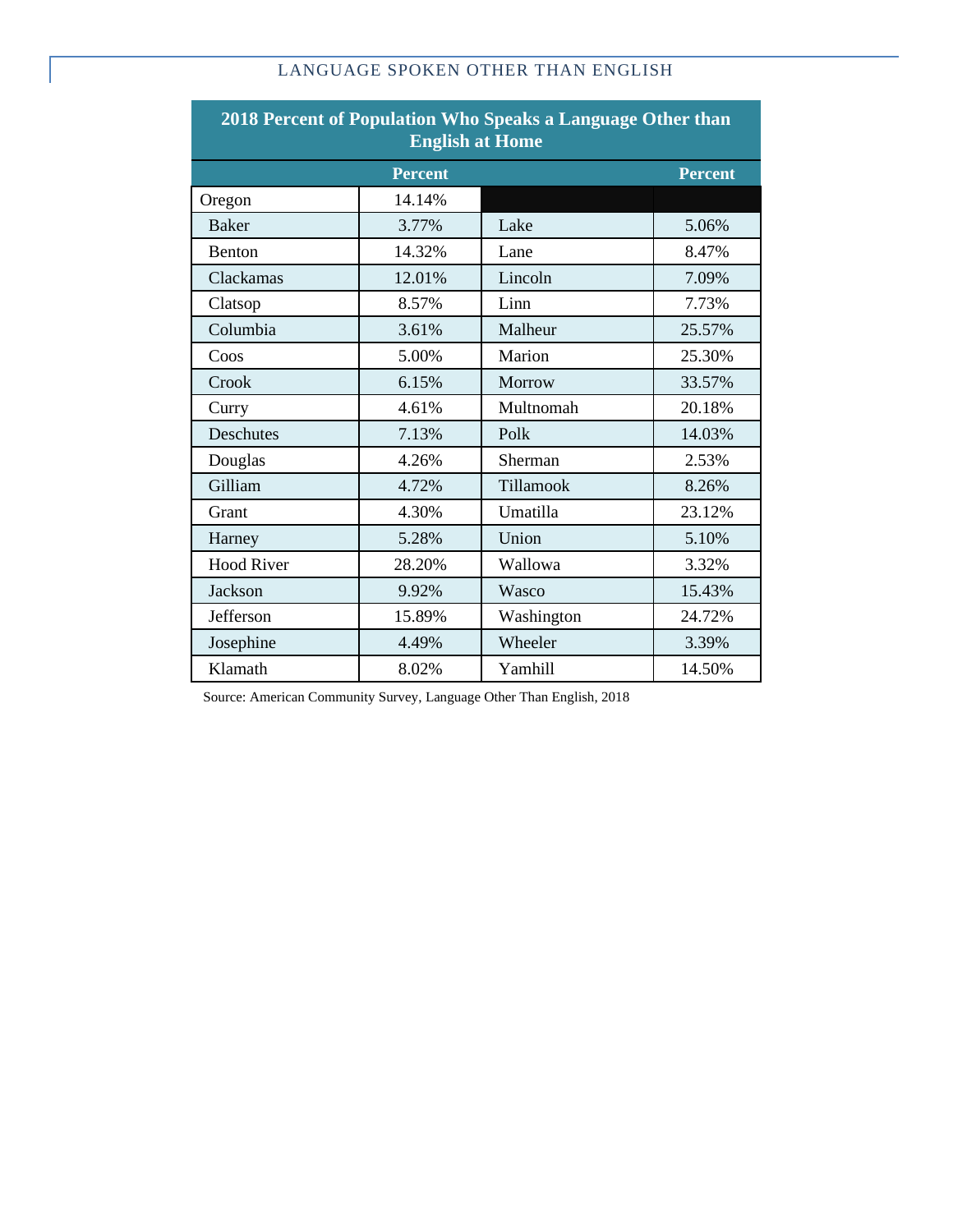## 2018 PEOPLE IN POVERTY

| County               | Percent of individuals in<br>Poverty |
|----------------------|--------------------------------------|
| Malheur              | 23.00%                               |
| Klamath              | 20.30%                               |
| Wheeler              | 20.00%                               |
| Jefferson            | 19.90%                               |
| Benton               | 19.40%                               |
| Josephine            | 18.60%                               |
| Lane                 | 18.50%                               |
| Umatilla             | 18.10%                               |
| Coos                 | 17.10%                               |
| Lincoln              | 16.70%                               |
| Harney               | 16.60%                               |
| Lake                 | 16.60%                               |
| Jackson              | 16.30%                               |
| Douglas              | 16.20%                               |
| Union                | 15.90%                               |
| <b>Baker</b>         | 15.70%                               |
| Morrow               | 15.50%                               |
| Marion               | 15.20%                               |
| Multnomah            | 15.10%                               |
| Tillamook            | 15.00%                               |
| Wallowa              | 14.80%                               |
| Crook                | 14.60%                               |
| Grant                | 14.60%                               |
| Curry                | 14.50%                               |
| Linn                 | 14.40%                               |
| Polk                 | 14.10%                               |
| Yamhill              | 13.70%                               |
| Wasco                | 13.40%                               |
| Sherman              | 13.10%                               |
| <b>United States</b> | 13.10%                               |
| <b>Oregon</b>        | 12.60%                               |
| Columbia             | 12.10%                               |
| <b>Deschutes</b>     | 10.80%                               |
| Gilliam              | 10.70%                               |
| Clatsop              | 10.50%                               |
| <b>Hood River</b>    | 10.00%                               |
| Washington           | 9.60%                                |
| Clackamas            | 8.50%                                |

Source: 2018 American Community Survey Estimates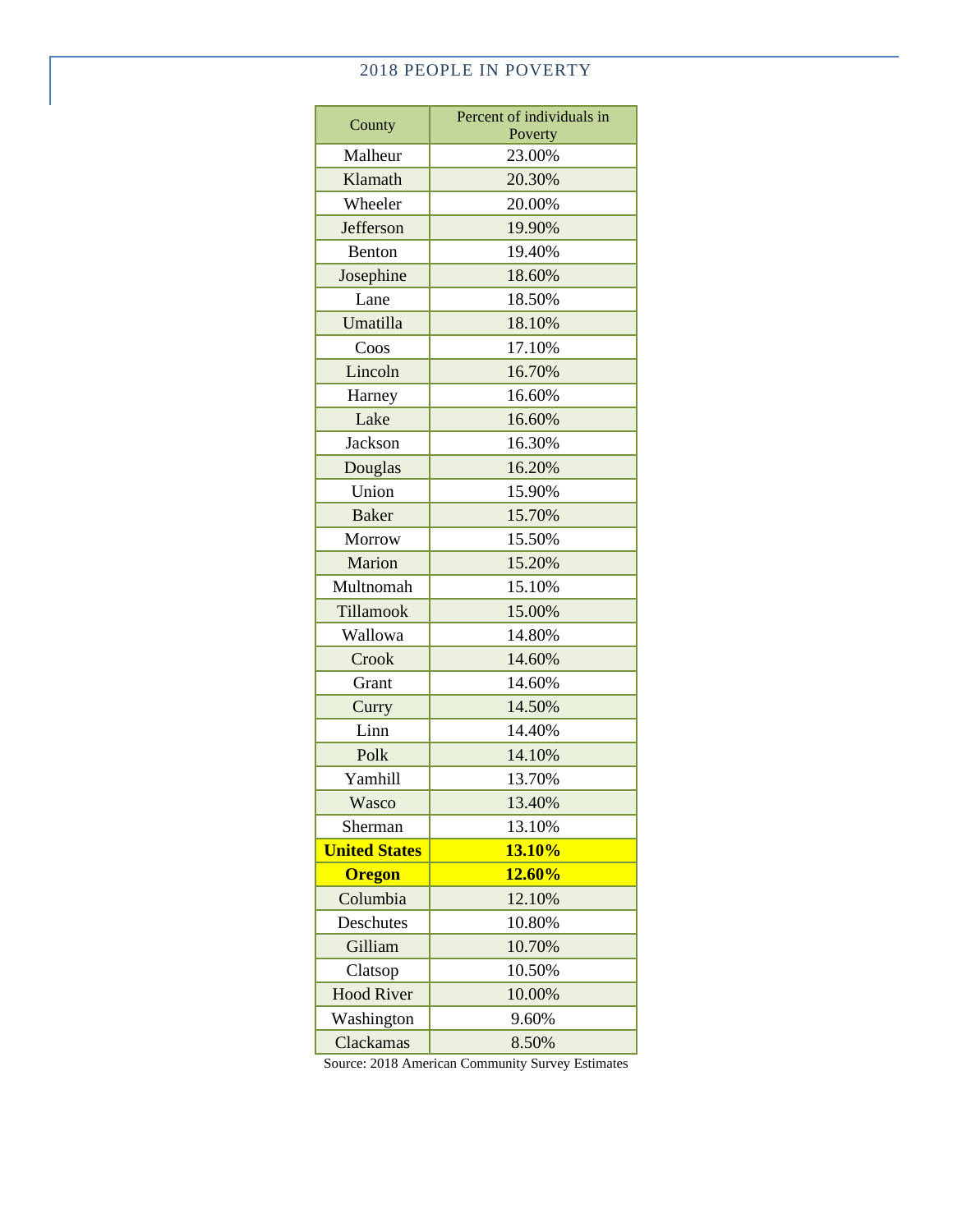| DV Related Homicides 2010 - 2018           |                  |          |                |                |                |                |                |                |                |                |  |
|--------------------------------------------|------------------|----------|----------------|----------------|----------------|----------------|----------------|----------------|----------------|----------------|--|
| Victims (includes children and bystanders) |                  |          |                |                |                |                |                |                |                |                |  |
| Weapon                                     | 2010             | 2011     | 2012           | 2013           | 2014           | 2015           | 2016           | 2017           | 2018           | Total          |  |
| Firearm                                    | 23               | 21       | 17             | 16             | 19             | 26             | 11             | 25             | 13             | 171            |  |
| Knife/Cutting<br>Instrument                | 7                | 8        | 5              | 5              | 6              | 3              | 6              | 8              | 3              | 51             |  |
| <b>Blunt Force Trauma</b>                  |                  | 1        | 3              | $\overline{2}$ | $\theta$       | $\overline{2}$ | $\overline{2}$ | 7              | $\overline{2}$ | 20             |  |
| Strangulation/<br>Asphyxiation             | 3                | 1        | $\overline{2}$ | $\theta$       | 3              | 1              | 1              | 1              | $\overline{2}$ | 14             |  |
| Police Related - Gun                       | $\Omega$         | $\Omega$ | $\Omega$       | $\Omega$       | $\Omega$       | $\Omega$       | $\Omega$       | 1              | $\overline{2}$ | 3              |  |
| Vehicle                                    | $\mathbf 1$<br>- | $\Omega$ | $\Omega$       | $\Omega$       | $\Omega$       | 1              | 1              | 1              | $\Omega$       | $\overline{4}$ |  |
| Other                                      | -                | $\theta$ | $\Omega$       | $\Omega$       |                | $\overline{2}$ | $\Omega$       | $\overline{2}$ | $\overline{2}$ | 8              |  |
| Unknown/undetermined                       | 13               | 6        | $\Omega$       | $\overline{2}$ | $\overline{2}$ | 3              | 7              | $\overline{2}$ | 1              | 36             |  |
| <b>Total</b>                               | 49               | 37       | 27             | 25             | 31             | 38             | 28             | 47             | 25             | 307            |  |

# INTIMATE PARTNER AND DOMESTIC VIOLENCE HOMICIDE DATA

| Cases Filed State Wide 2010-2019 |                       |             |                |             |             |            |  |  |  |  |
|----------------------------------|-----------------------|-------------|----------------|-------------|-------------|------------|--|--|--|--|
| Year                             | <b>Civil Stalking</b> | <b>FAPA</b> | <b>EPPDAPA</b> | <b>SAPO</b> | <b>ERPO</b> | Foreign RO |  |  |  |  |
| 2010                             | 2,149                 | 11,027      | 1,199          |             |             |            |  |  |  |  |
| 2011                             | 2,143                 | 10,818      | 1,534          |             |             |            |  |  |  |  |
| 2012                             | 2,219                 | 10,181      | 1,518          |             |             |            |  |  |  |  |
| 2013                             | 2,252                 | 9,652       | 1,802          |             |             |            |  |  |  |  |
| 2014 <sup>1</sup>                | 2,203                 | 9,457       | 2,074          | 62          |             |            |  |  |  |  |
| 2015                             | 2,535                 | 9,730       | 2,371          | 74          |             |            |  |  |  |  |
| 2016                             | 2,704                 | 9,869       | 2,822          | 106         |             |            |  |  |  |  |
| 2017                             | 2,676                 | 9,428       | 2,730          | 86          |             |            |  |  |  |  |
| 2018                             | 3,023                 | 9,630       | 3,031          | 117         |             |            |  |  |  |  |
| 2019                             | 3,408                 | 9,403       | 3,105          | 136         | 117         | 24         |  |  |  |  |

Source: Oregon Judicial Department